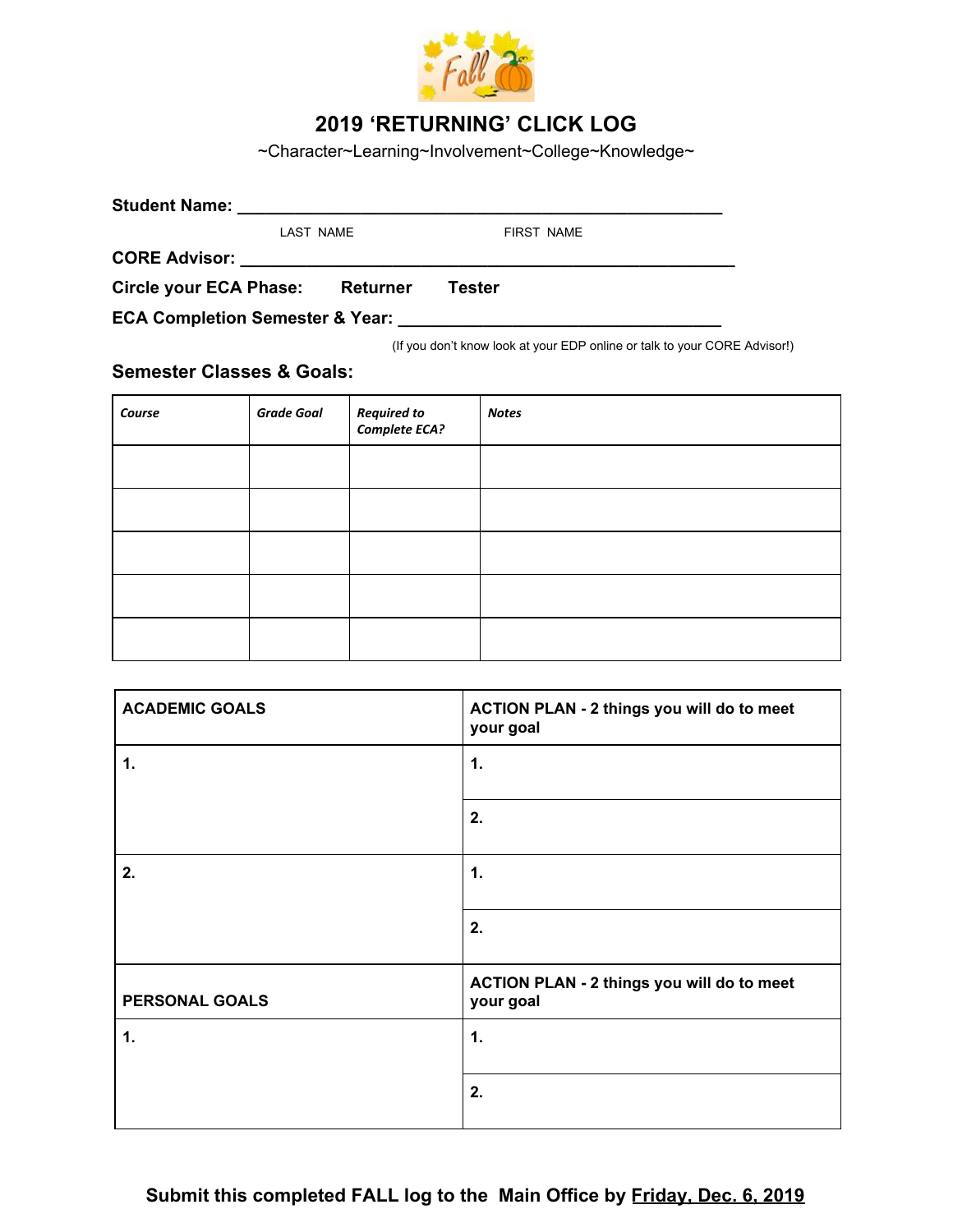## **MANDATORY & EDUCATIONAL PLANNING CLICK ACTIVITY LOG:**

| <b>Mandatory Activities</b>                                                                                                                                                                                                                                                                                                                                                                                                                                                                                                                                                                                | Date Accomplished & Signature |
|------------------------------------------------------------------------------------------------------------------------------------------------------------------------------------------------------------------------------------------------------------------------------------------------------------------------------------------------------------------------------------------------------------------------------------------------------------------------------------------------------------------------------------------------------------------------------------------------------------|-------------------------------|
| Back to School Kickoff - Aug. 26th.                                                                                                                                                                                                                                                                                                                                                                                                                                                                                                                                                                        |                               |
| Student Survey (Dr. Fischer will send in an email)                                                                                                                                                                                                                                                                                                                                                                                                                                                                                                                                                         |                               |
| School Picture Day - Walk in on Oct. 15th or 16th;<br>10:30 - 2:00, King Hall Lounge                                                                                                                                                                                                                                                                                                                                                                                                                                                                                                                       |                               |
| eBill Verification - Do you owe EMU \$ ?<br>Log in to your eBill to see your current balance and show your CORE<br>Advisor or a CLICK Coordinator for signature. You are responsible for<br>outstanding charges (including each semester's Rec/IM Fee unless you<br>submit the Opt Out Form by the posted deadline) and monthly late fees<br>for any balance due on your account not covered by the ECA.<br>Note: Your account balance is subject to change after this sign off<br>and it is your responsibility to check your eBill regularly. Contact<br>Mr. Cooper with questions regarding your eBill. |                               |
| Complete Personal & Academic Goals (CORE<br>Signature required by Sept. 27th) No Excuses!!!!                                                                                                                                                                                                                                                                                                                                                                                                                                                                                                               |                               |
| CORE Connections - October 2nd(3:30p-5p)                                                                                                                                                                                                                                                                                                                                                                                                                                                                                                                                                                   |                               |
| Submit Red Cards - by October 16th                                                                                                                                                                                                                                                                                                                                                                                                                                                                                                                                                                         |                               |
| <b>FAFSA Completion (Completers Only)</b><br>Print your email confirmation and attach it to your<br><b>CLICK Log</b><br>*Contact Ms. Squirewell if you will not complete the FAFSA for<br>2019-2020                                                                                                                                                                                                                                                                                                                                                                                                        |                               |

| <b>Educational Planning Activities</b><br>Pick 2 (options continue on next page)                                        | Date<br><b>Accomplished</b> | <b>Authorized</b><br><b>Signature</b> |
|-------------------------------------------------------------------------------------------------------------------------|-----------------------------|---------------------------------------|
| Attend Walk-In Hours with Ms. Squirewell<br>Wednesdays 9:30am-12:00pm & 2:00-3:00pm                                     |                             |                                       |
| Meet with major-area department advisor(s)                                                                              |                             |                                       |
| Meet with EMU Academic Career Development<br>Center for college/career planning - McKenny Hall<br>(Strongly Encouraged) |                             |                                       |
| Attend campus event on<br>$\blacktriangleright$ majors-of-interest,<br>career exploration<br>relevant topic*            |                             |                                       |
| Attend EMU Math Lab Orientation<br>September 10th (3:00-5:00)                                                           |                             |                                       |
| Update EDP/Schedule for Winter Term                                                                                     |                             |                                       |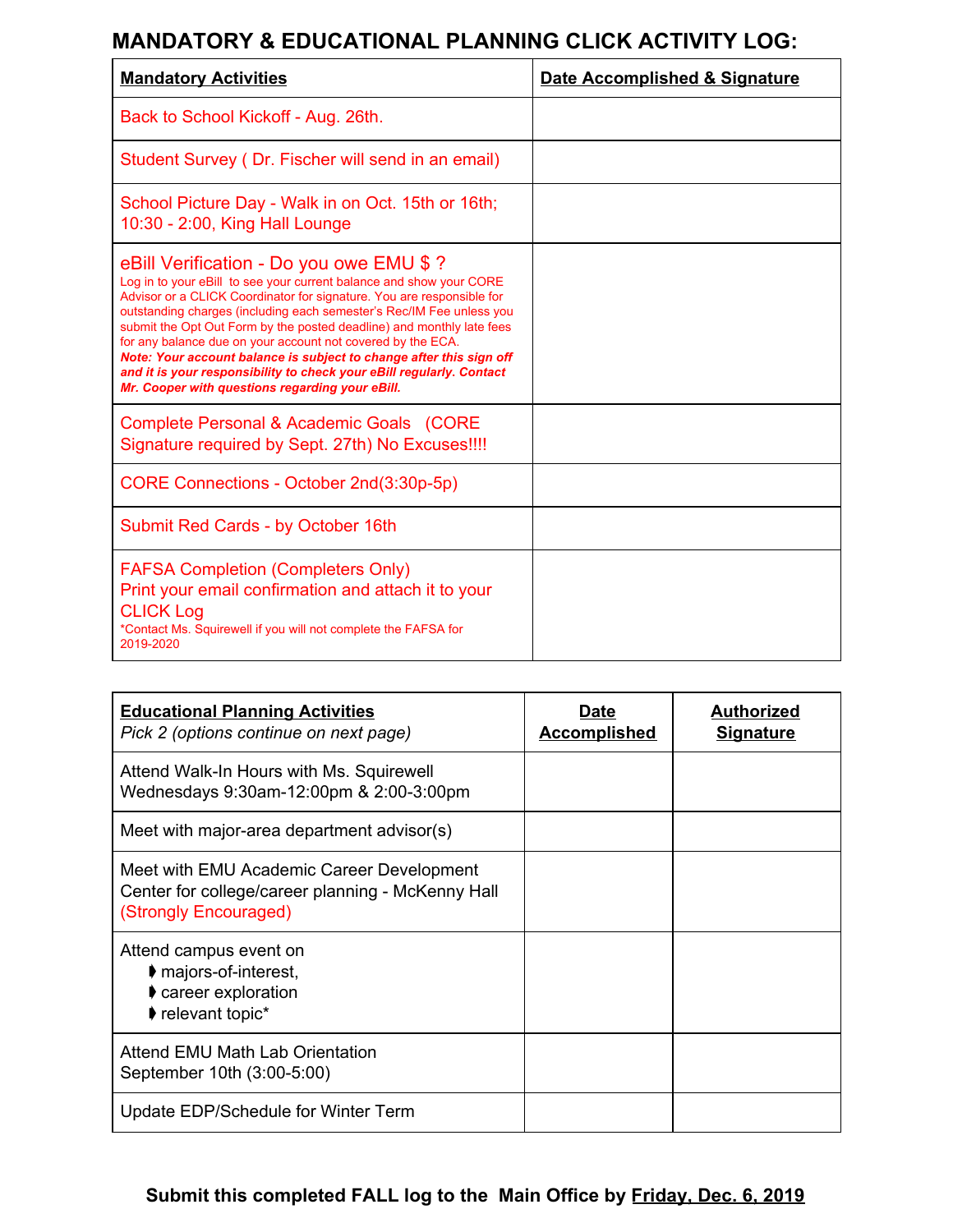| Attend College Admissions information session<br>(check weekly listserv for participating schools and<br>dates) |  |
|-----------------------------------------------------------------------------------------------------------------|--|
| <b>Testers</b><br>Khan Academy-Complete at least 30 hours of SAT<br>prep                                        |  |

| <b>Community Involvement</b><br>Select at least one                         | <b>Date</b><br><b>Accomplished</b> | <b>Authorized Signature</b> |
|-----------------------------------------------------------------------------|------------------------------------|-----------------------------|
| Attend on/off-campus community or<br>volunteering activity*                 |                                    |                             |
| Attend an event sponsored by ECA<br>Student Leaders (check weekly listserv) |                                    |                             |

*\*See CLICK Coordinators if you have questions about what events qualify for CLICK credit.*

| <b>Career &amp; Training Opportunities</b>               | <b>Date Accomplished</b> | <b>Authorized Signature</b> |
|----------------------------------------------------------|--------------------------|-----------------------------|
| Out of School Learning<br>Experience (Job or Internship) |                          |                             |

| <b>Parent Involvement/Participation</b><br><b>Choose at least 1</b><br>The following is a guideline for the anticipated level of<br>commitment per family:<br>3 hours of volunteering/semester<br>3 ECA Pi meetings/semester<br>\$25 in cash or donations/semester | Date(s)<br><b>Accomplished</b><br>w/ cumulative<br><u>hours</u> | <b>Authorized Signature</b> |
|--------------------------------------------------------------------------------------------------------------------------------------------------------------------------------------------------------------------------------------------------------------------|-----------------------------------------------------------------|-----------------------------|
| 3 ECA Pi Meeting - Dates: 1)<br>3)<br>$\left( 2\right)$                                                                                                                                                                                                            |                                                                 |                             |
| Pizza Thursday - Volunteer                                                                                                                                                                                                                                         |                                                                 |                             |
| <b>Book Distribution - Volunteer</b>                                                                                                                                                                                                                               |                                                                 |                             |
| Shadow Day/ ECA Info Meeting Panel                                                                                                                                                                                                                                 |                                                                 |                             |
| <b>Food Donations</b><br>*When needed                                                                                                                                                                                                                              |                                                                 |                             |
| <b>Cash Donation</b>                                                                                                                                                                                                                                               |                                                                 |                             |
| Other:                                                                                                                                                                                                                                                             |                                                                 |                             |